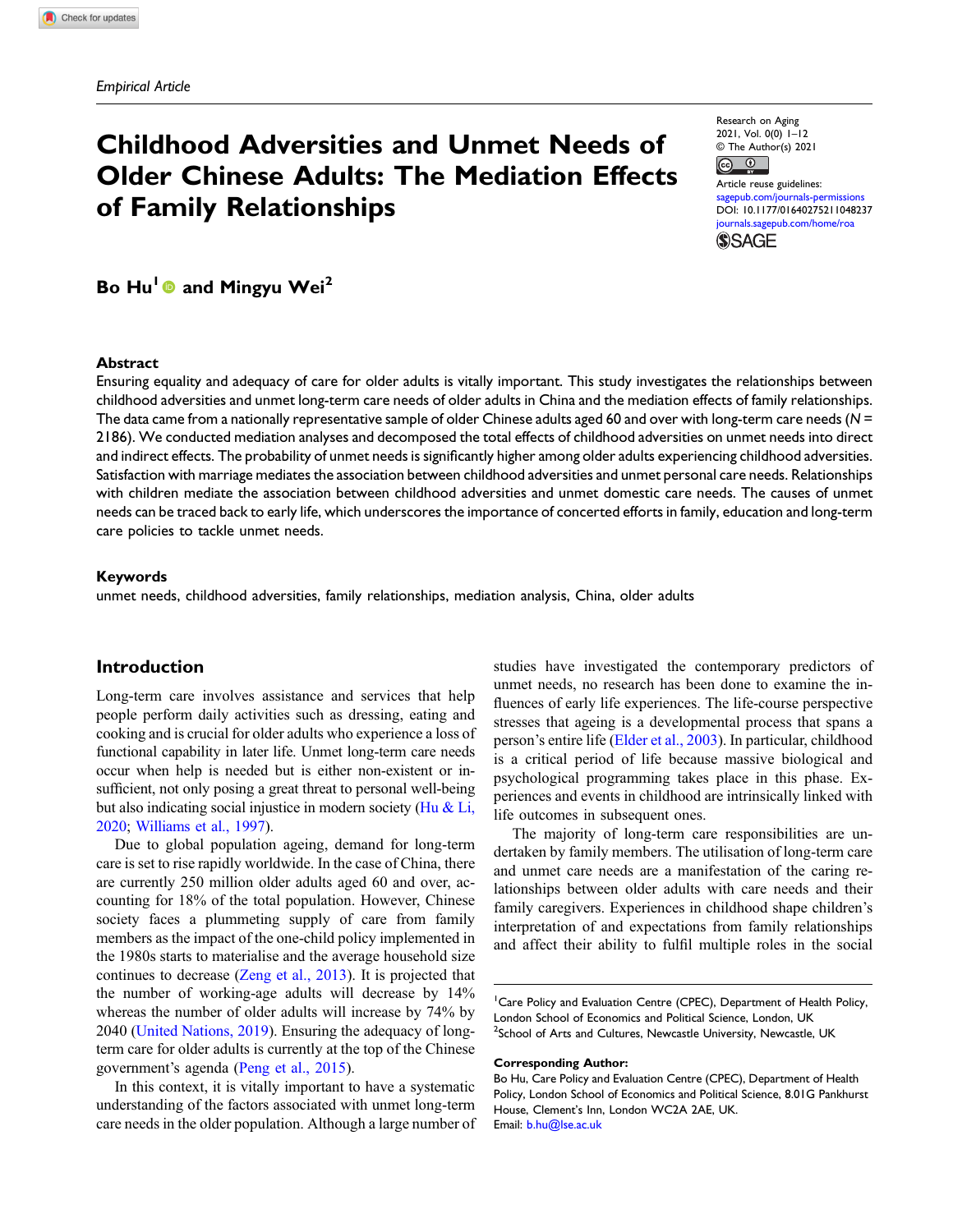networks in adulthood ([Mikulincer & Shaver, 2009](#page-10-3); [Wolke](#page-11-3) [et al., 2013\)](#page-11-3). Deeply embedded in those relationships, people's support-seeking behaviour and attitude towards social support are transformed by events and memories in the past and take shape throughout the life course, which has profound con-sequences for care utilisation in old age ([Mikulincer & Shaver,](#page-10-4) [2007](#page-10-4), pp.195–199). Ignoring the influences of early life experiences will run the risk of leaving a large number of cases of unmet needs unexplained.

Drawing on data from a Chinese national survey, this study investigates the association between adverse experiences in childhood and unmet long-term care needs in old age. Our attention is focussed on the pathways through which the quality of family relationships mediates this association. The research findings will contribute to the understanding of care utilisation among older adults from the standpoint of relationships with spouse and children and join the ongoing debate about the social policy of ageing from a life course perspective.

## Literature Review

## Determinants of Unmet Long-Term Care Needs

The existing literature makes a conceptual distinction between absolute and relative unmet long-term care needs [\(Vlachantoni, 2019\)](#page-11-4). The former refers to the situation where an older person has a care need but does not receive any help at all. The latter recognises the fact that people who receive care may not be satisfied with the help or need more help, which enables researchers to explore whether a care need is undermet or fully met [\(Kennedy, 2001](#page-10-5); [Peng et al., 2015\)](#page-10-1). A large body of literature has examined the factors associated with unmet long-term care needs. The identification of those factors is often guided by the behavioural model of care utilisation [\(Andersen & Newman, 2005\)](#page-9-0). According to this model, the determinants of unmet needs can be divided into three groups: predisposing factors, need factors and enabling factors.

Predisposing factors are the individual-level characteristics such as age and gender that affect the propensity of care utilisation prior to the onset of care needs. The relationship between predisposing factors and unmet needs is found to vary across different countries. For example, studies conducted in the US and Canada ([Dubuc et al., 2011;](#page-10-6) [Kennedy,](#page-10-5) [2001](#page-10-5)) showed that females are more likely than males to have unmet needs, whereas [Momtaz et al. \(2012\)](#page-10-7) reported that older males in Malaysia have a higher probability of experiencing unmet needs.

An investigation into the determinants of unmet care needs is conditioned on the identification of people with care needs. In many studies, long-term care needs are measured by functional limitations, namely difficulties in performing activities of daily living (ADLs) and instrumental activities of daily living (IADLs) ([Williams et al., 1997\)](#page-11-0). ADL functional limitations relate to the personal care needs of older adults [\(Katz et al., 1970\)](#page-10-8), whereas IADL functional limitations

capture domestic care needs and demonstrate the ability of older adults to adapt to the environment (Lawton  $\&$  Brody, [1969;](#page-10-9) [Spector & Fleishman, 1998](#page-10-10)).

The relationships between functional limitations and unmet care needs reported in the literature have been inconclusive. [Kennedy \(2001\)](#page-10-5) and [Casado et al. \(2011\)](#page-10-11) have found that American older adults with more severe functional limitations are more likely to have unmet needs. In contrast, [Liu et al.](#page-10-12) [\(2012\)](#page-10-12) reported that more severe functional limitations are associated with a lower probability of experiencing unmet needs in Taiwan.

Enabling factors are the resources that older adults possess or mobilise to access long-term care. They can be further divided into socioeconomic status and social support net-works. Several studies (Kröger et al., 2019; [Peng et al., 2015;](#page-10-1) [Wilkinson-Meyers et al., 2014\)](#page-11-5) have shown that older adults with a lower income are more likely to have unmet needs. In high-income countries, professional/formal caregivers and family caregivers join forces to meet care needs of older adults. Recipients of formal long-term care often have to pay towards the care costs, so care affordability poses a major risk for unmet needs. In this case, government support for older adults with lower financial means plays an important role in improving the affordability of services, which helps to alleviate unmet needs in the older population. [Kemper et al.](#page-10-14) [\(2008\)](#page-10-14) investigated the impacts of Medicaid home care spending in the US and found that more generous financial support from the government reduces the proportion of older adults with unmet personal care needs.

There is a consensus in the literature that the availability of social networks, especially family caregivers, has a large impact on care utilisation [\(Williams et al., 1997\)](#page-11-0). Family members, in particular spouse and adult children, are usually the primary caregivers of older adults, so unmet needs are strongly associated with living arrangements and marital status. Almost all of the studies discussed above have found that older adults living alone are significantly more likely than those living with relatives to experience unmet needs. Among those living with other people, widowed or separated older adults are more likely than married older adults to have unmet needs ([Lima & Allen, 2001;](#page-10-15) [Vlachantoni, 2019\)](#page-11-4), which points to the indispensable role of spouse care in the care networks of older adults.

In addition to the availability of family caregivers, the quality of relationships with family members also matters. [Van](#page-11-6) [Groenou and De Boer \(2016\)](#page-11-6) proposed the Informal Care Model and theorised that family members' decision to provide care depends heavily upon their personal bond with the people with care needs: the stronger the bond, the greater the likelihood of providing care. [Silverstein et al. \(1995\)](#page-10-16) found that adult daughters who feel close to their older parents and have good communication with them are more likely to provide care.

The Behavioural Model of Care Utilisation and the Informal Care Model are useful theoretical frameworks that help researchers understand the characteristics of older adults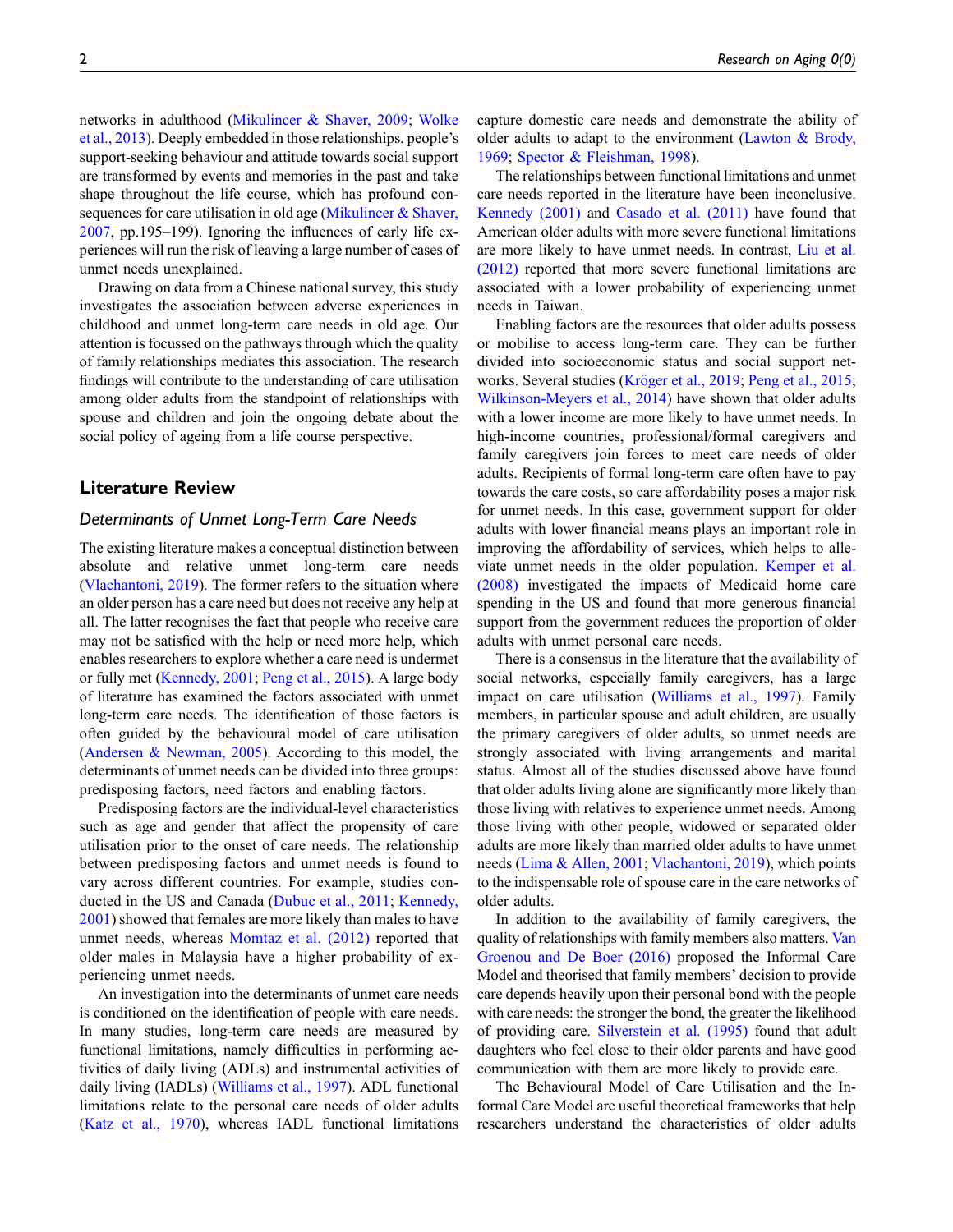living with unmet care needs. While both have placed great emphasis on the contemporary factors influencing the caring relationships between care recipients and caregivers, little attention has been paid to the historical contexts, events and experiences that preconditioned those relationships. None of the empirical studies reviewed above has considered early life experiences as a risk factor of unmet needs either. There is a research gap in the existing literature.

## Childhood Adversities and Later Life Outcomes

A growing body of literature has demonstrated that childhood adversities are associated with poor health and a variety of health conditions in later life, which could lead to the onset and progression of long-term care needs ([Hughes et al., 2017\)](#page-10-17). [Schafer and Ferraro \(2012\)](#page-10-18) found that people experiencing a higher number of childhood adversities are less likely to maintain a disease-free status in old age. [Hempel et al. \(2021\)](#page-10-19) reported that low socioeconomic status and poor health in childhood are strongly associated with poor physical and mental health in old age. An analysis conducted by [Hu, 2021](#page-10-20) showed that experiencing multiple childhood adversities significantly reduce the likelihood of achieving healthy ageing. Older adults reporting multiple adversities in childhood are significantly more likely to have functional limitations or long-term care needs.

Childhood adversities also have adverse consequences for key social outcomes such as social functioning and social relationships. Parents are the primary caregivers of babies and children. The presence and quality of parental care are crucial to the development of child attachment [\(Bowlby, 1997](#page-9-1)). A secure attachment means that children are comfortable with intimacy, dependency and reciprocity in relationships, which will have long-lasting effects on forming and maintaining a supportive social network in the future. Childhood adversities can take many forms, but most of them either directly relate to or act as the context of a lack of parental care. Growing up with parents who are abusive or show little affection are adversities of the former category, whereas material deprivation and parental mental health are examples of the latter [\(Stansfeld](#page-11-7) [et al., 2008](#page-11-7)). In both cases, childhood adversities disrupt the development of attachment, which leads to either overresponsiveness or under-responsiveness to social relationships. Some may constantly feel anxious about the stability of their social relationships, while others may avoid or be dismissive of social relationships [\(Mikulincer & Shaver, 2009\)](#page-10-3). Insecure attachment leads to difficulties in maintaining a good social relationship with family members and friends in later life.

Drawing on the attachment theory, an increasing number of empirical studies have shown that childhood adversities are associated with poor family relationships in adulthood. For example, [Rodgers \(1996\)](#page-10-21) studied a sample of 3262 British adults aged between 36 and 43 and found that those with childhood experiences of low care and high control from parents were more likely to be divorced or separated and less

likely to rate their social networks as good. These findings were largely supported in later studies focussing on people from other countries or specific demographic groups. [Umberson et al.](#page-11-8) [\(2005\)](#page-11-8) found that marital quality was more volatile for people growing up with high levels of family stress. [Brown et al.](#page-9-2)'s [\(2008\)](#page-9-2) work showed that women with neglective childhood experiences prior to the age of 17 were more likely to have interpersonal difficulties decades later. [Ford et al. \(2011\)](#page-10-22) found that people experiencing childhood adversities such as parental divorce, physical abuse and sexual abuse were more likely to have a smaller social network size and report negative aspects of family relationships including worries, problems and stress in midlife. [Umberson et al. \(2014\)](#page-11-9) reported that childhood adversities were associated with more strained relationships with family and friends and less support from them in the US.

## Hypotheses of the Present Study

The existing literature on attachment security and family relationships suggests that people experiencing multiple adversities in childhood often struggle to maintain a good relationship with family members. The tendency to run into problematic relationships are difficult to reverse in later life because insecure attachment, the underlying driver of poor relationships, takes root in childhood and becomes relatively stable in adulthood ([Crowell et al., 2002\)](#page-10-23). It seems that the negative impacts of childhood adversities on family relationships can follow people throughout the life course and last until old age.

Meanwhile, previous studies on the determinants of unmet needs have underscored the central role of family relationships in shaping the decisions of care provision and care use. Poor family relationships indicate a decline in the quality of social networks and constitute a salient risk factor for unmet needs in the older population. Combining the two bodies of literature, we propose two hypotheses to be tested in the present study:

- (1) Older adults experiencing more adversities in childhood are more likely to have unmet long-term care needs.
- (2) The association between childhood adversities and unmet needs is mediated by poor relationships of older adults with key family members including spouse and children.

## Methods

## Data and Sample

The data for this study came from the China Health and Retirement Survey (CHARLS), which collected ageing and health-related information from a nationally representative sample of Chinese people aged 45 and over. The baseline survey was conducted in 2011 and included 17,500 individuals in 150 counties across the country. Follow-up studies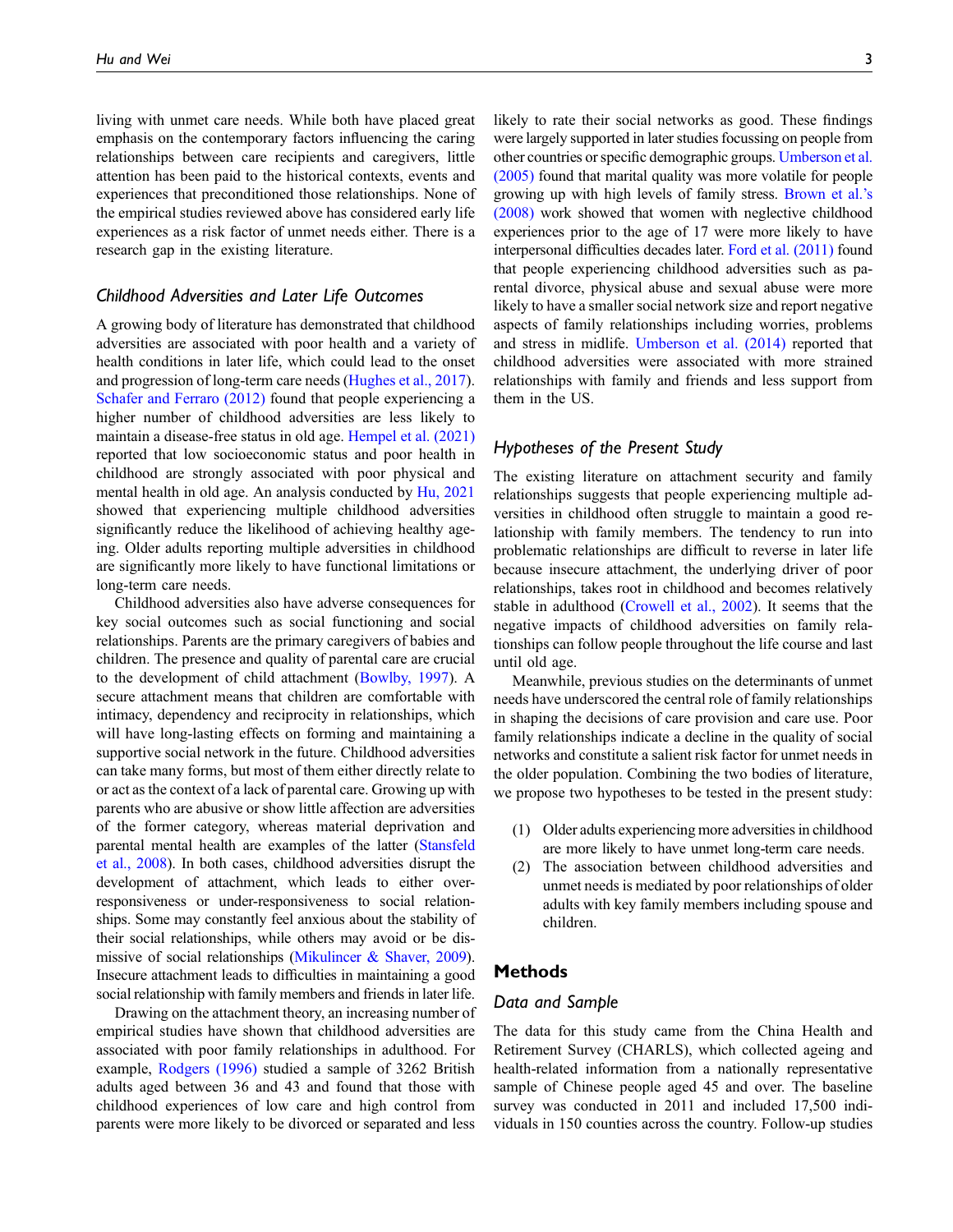were conducted in 2013 and 2015, respectively. A life history survey was conducted in 2014, which focussed on people's childhood and midlife experiences and events.

A total of 9208 older adults aged 60 and over participated in both the life history survey and the 2015 follow-up survey. We conducted a preliminary analysis and found that the age and gender structure of this sample is highly consistent with that reported in the official statistics ([United Nations, 2019](#page-11-2)), indicating that the sample is representative of the older Chinese population. We then excluded 7022 people who did not have long-term care needs. The focus of this study was the 2186 people with care needs (see definitions below).

## Key Measurements

The key variables of interest are unmet long-term care needs, childhood adversities and quality of family relationships. Long-term care needs were measured by functional capability. The CHARLS asked whether respondents could perform five activities of daily living (ADLs; dressing, bathing, eating, transferring and toileting) and five instrumental activities of daily living (IADLs; doing housework, cooking, taking medication, shopping and managing money). For each task, respondents were presented with four options: 'I have no difficulty in doing it,' 'I have difficulty but still can do it,' 'I need help' and 'I cannot do it.' To ensure that these tasks were relevant to long-term care needs, the questionnaire emphasised that the difficulties should be attributable to physical, mental, emotional or memory problems and expected to last more than 3 months. The latter two options, namely 'I need help' or 'I cannot do it,' indicated a functional limitation or a long-term care need for the task. People with at least one ADL functional limitation were considered as having ADL care needs or personal care needs. People with at least one IADL functional limitation were considered as having IADL care needs or domestic care needs. In this study, people with longterm care needs include those with ADL or IADL care needs.

Respondents were then asked whether they received help with each task. No receipt of help in the presence of a care need was defined as having an unmet need with respect to this task. We counted the number of unmet ADL care needs and unmet IADL care needs, respectively. Because only a small number of people had more than two unmet needs, we created two binary unmet needs variables relating to ADL and IADL care, respectively  $(0 = no$  unmet needs and  $1 = with$  unmet needs). It can be noted that our measure captures absolute unmet needs (see the Literature Review section).

We investigated the family information module of the life history questionnaire and identified 16 types of childhood adversities: (1) parental death, (2) divorce, (3) a parent often feeling anxious, (4) a parent often feeling depressed, (5) severe disability of a parent, (6) a parent suffering from mental illness, (7) lack of affection, (8) parental neglect, (9) physical abuse, (10) parental alcohol misuse, (11) parental drug misuse, (12) parental involvement in criminal activities, (13) frequent

domestic violence, (14) being poorer than other families, (15) poor childhood health and (16) frequent bullying victimisation. We coded each adversity in a dichotomous form:  $0 =$ no and  $1 = yes$ . Following [Schafer and Ferraro \(2012\),](#page-10-18) we counted the number of childhood adversities reported by each survey participant.

The CHARLS 2015 has two questions relating to the quality of family relationships. Married older adults were asked to rate their satisfaction with their relationship with their spouse, and older adults who had living children were asked to rate their satisfaction with their relationships with their children. Both types of relationships were rated on a five-point Likert scale:  $1 =$  completely satisfied,  $2 =$  very satisfied,  $3 =$ somewhat satisfied,  $4 = not$  very satisfied and  $5 = not$  at all satisfied. We created two ordinal variables.

## Control Variables

We controlled for the predisposing, need and enabling factors proposed in the behavioural model of care utilisation. This was done in order to understand whether the influence of childhood adversities was above and beyond key covariates reported in the existing literature. In addition, the extent to which childhood adversities affected unmet needs independent of those covariates will have important policy implications. We included three predisposing factors in the analyses: age, gender and rural-urban residence. The rural-urban residence variable was dichotomised ( $0 =$ urban China and  $1 =$ rural China).

We controlled for two need variables: functional limitations and chronic illnesses. [Kingston et al. \(2012\)](#page-10-24) reported that loss of ability to perform IADL tasks precedes loss of ability to perform ADL tasks. Following this hierarchy, we created an ordinal variable to measure older adults' long-term care needs. The variable had three levels: IADL care needs only, one ADL care need, and two or more ADL care needs. The CHARLS collected information about 14 types of chronic diseases including hypertension, dyslipidaemia, diabetes, cancer, lung diseases, liver diseases, coronary heart disease, stroke, kidney diseases, stomach diseases, psychiatric problems, memoryrelated problems, arthritis and asthma. We added up the number of diseases reported by respondents and created a count variable.

The enabling factors consist of the availability of social support and socioeconomic factors. The availability of social support was measured by marital status, living arrangements and the number of living children. The marital status variable was dichotomised:  $0 =$  never married, widowed, separated or divorced and  $1 =$  married. The living arrangements variable had two categories:  $0 =$  living alone and  $1 =$  living with other people in the same household. The number of children is a count variable. We investigated two socioeconomic variables. Older adults were asked to report their highest level of education. They were coded as 0 if they did not receive any formal education and 1 otherwise. Older adults were also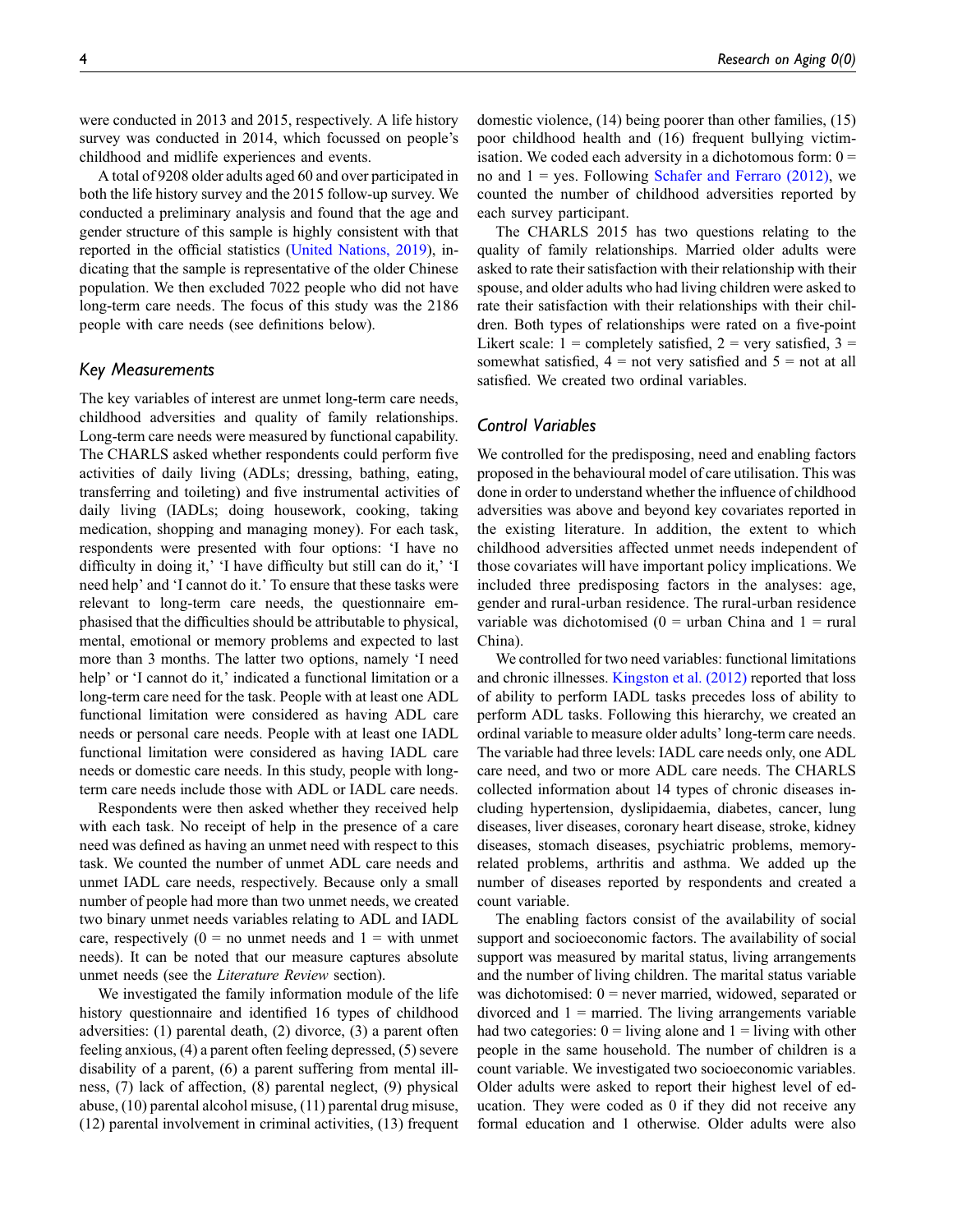asked whether they received a public or private pension. We created a dichotomised variable:  $0 =$  no and  $1 =$  yes.

#### Statistical Analysis

<span id="page-4-0"></span>We built binary logistic regression models to test the first hypothesis:

$$
\ln\left[\frac{\Pr(y_i=1)}{\Pr(y_i=0)}\right] = \alpha + \beta_1 \times x_i + \sum_{k=1}^K (\gamma_k \times z_{ki}), \qquad (1)
$$

where  $Pr(y_i = 1)$  denotes the probability of having unmet care needs for an individual i,  $x_i$  is the number of childhood adversities reported by this person and  $z_{ki}$  denotes the kth control variable.  $\beta_1$  and  $\gamma_k$  are the coefficients for the childhood adversities and control variables, respectively. The odds ratio of unmet needs is denoted by  $\frac{Pr(y_i=1)}{Pr(y_i=0)}$ , which can be calculated by exponentiating the coefficients. Equation ([1\)](#page-4-0) was specified to investigate the total effects of childhood adversities on unmet needs, so mediators were not included in this model. We examined unmet ADL care needs and unmet IADL care needs separately in regression analyses.

To test the second hypothesis, we focussed on married older adults and older adults with living children, respectively. In each case, we modelled the mediating pathways as follows:

<span id="page-4-1"></span>
$$
\ln\left[\frac{\Pr(m_i\leq j)}{\Pr(m_i>j)}\right]=\tau_j+\beta_2\times x_i+\sum_{k=1}^K(\gamma_k\times z_{ki}),\quad \text{for }j=1-4,
$$
\n(2)

<span id="page-4-2"></span>
$$
\ln\left[\frac{\Pr(y_i=1)}{\Pr(y_i=0)}\right] = \alpha + \beta_3 \times x_i + \beta_4 \times m_i + \sum_{k=1}^K (\gamma_k \times z_{ki}).
$$
 (3)

Equation ([2\)](#page-4-1) is an ordinal logistic regression model, whereas equation ([3\)](#page-4-2) is a binary logistic regression model.  $m_i$ denotes the quality of family relationships, the mediating factor between adversities in childhood and unmet needs in older age.  $y_i$ ,  $x_i$  and  $z_{ki}$  have the same denotations as in equation [\(1](#page-4-0)). Like in equation ([1\)](#page-4-0), we examined unmet ADL care needs and unmet IADL care needs separately.

The existence of mediation effects was indicated by the statistical significance of the indirect effects of childhood adversities on unmet care needs through the quality of family relationships. Equations  $(2)$  $(2)$  and  $(3)$  $(3)$  are non-linear models, so the coefficients are on different scales and cannot be readily combined together to calculate the indirect effects. We took three approaches to address this issue. First, following the method proposed by [Iacobucci \(2012\)](#page-10-25), we calculated the zvalues of  $\beta_2$  and  $\beta_4$  which are measured on the same scale:

$$
z(\beta_2) = \frac{\beta_2}{Se(\beta_2)}, z(\beta_4) = \frac{\beta_4}{Se(\beta_4)}.
$$

 $Se(\beta_2)$  and  $Se(\beta_4)$  are the standard errors of  $\beta_2$  and  $\beta_4$ , respectively. Then the z-value of the indirect effect, which has a standard normal distribution [\(Iacobucci, 2012](#page-10-25)), was calculated as follows:

$$
z_{\text{median}} = \frac{z(\beta_2) \times z(\beta_4)}{\sqrt{z^2(\beta_2) + z^2(\beta_4) + 1}}.
$$

Second, we adopted the Karlson–Holm–Breen (KHB) method ([Karlson et al., 2012](#page-10-26)). This method involves regressing the mediator (i.e. family relationships) on the childhood adversities and adding the residuals calculated from this regression to equation  $(1)$  $(1)$ . The KHB method leads to a decomposition of the total effects of childhood adversities into direct effects and indirect effects. We also calculated the percentage of indirect effects out of the total effects, which is an alternative indicator of the importance of the mediation effects.

Third, we re-estimated the coefficients of unmet needs and family relationships using linear probabilities models where the coefficients are by design measured on the same scale. This method also leads to a decomposition of the total effects into direct effects and indirect effects. We calculated the standard errors of the indirect effects through bootstrapping (resampling of 1000 times), which enabled us to make statistical inferences about the indirect effects.

The proportion of missing values is negligible for most variables in the dataset. However, 16% of married older adults and 20% of people with children did not provide information on the quality of their family relationships. We evaluated two alternative approaches to address the missingness: (1) using multiple imputation to impute the missing values in these two variables (20 imputed datasets), and (2) excluding the observations with missing values from the analysis (i.e. complete cases analysis). The two approaches led to very similar regression results. We report the imputation-based regression results in the next section. The results based on complete case analysis are reported in the [Supplementary appendix.](https://journals.sagepub.com/doi/suppl/10.1177/23978473211047164)

### Research Findings

Among 2186 people with long-term care needs, 895 people (41%) had ADL care needs ([Table 1\)](#page-5-0), 38% of whom  $(n = 344)$ reported that their care needs were unmet. The average number of childhood adversities was 1.89. There were great variations in their childhood experience: 20% had no childhood adversities, whereas 7% had five or more childhood adversities. Married older adults on average scored 2.60 in terms of their relationship with their spouse. Half reported that they were completely satisfied or very satisfied with their marriage, while 13% reported that they were not very satisfied or not at all satisfied with their marriage. Older adults with living children on average scored 2.44 in terms of their relationships with their children. Fifty-six per cent were completely or very satisfied with the relationships, whereas 10% were not very satisfied or not at all satisfied with the relationships. Fifty-eight per cent of older adults with ADL care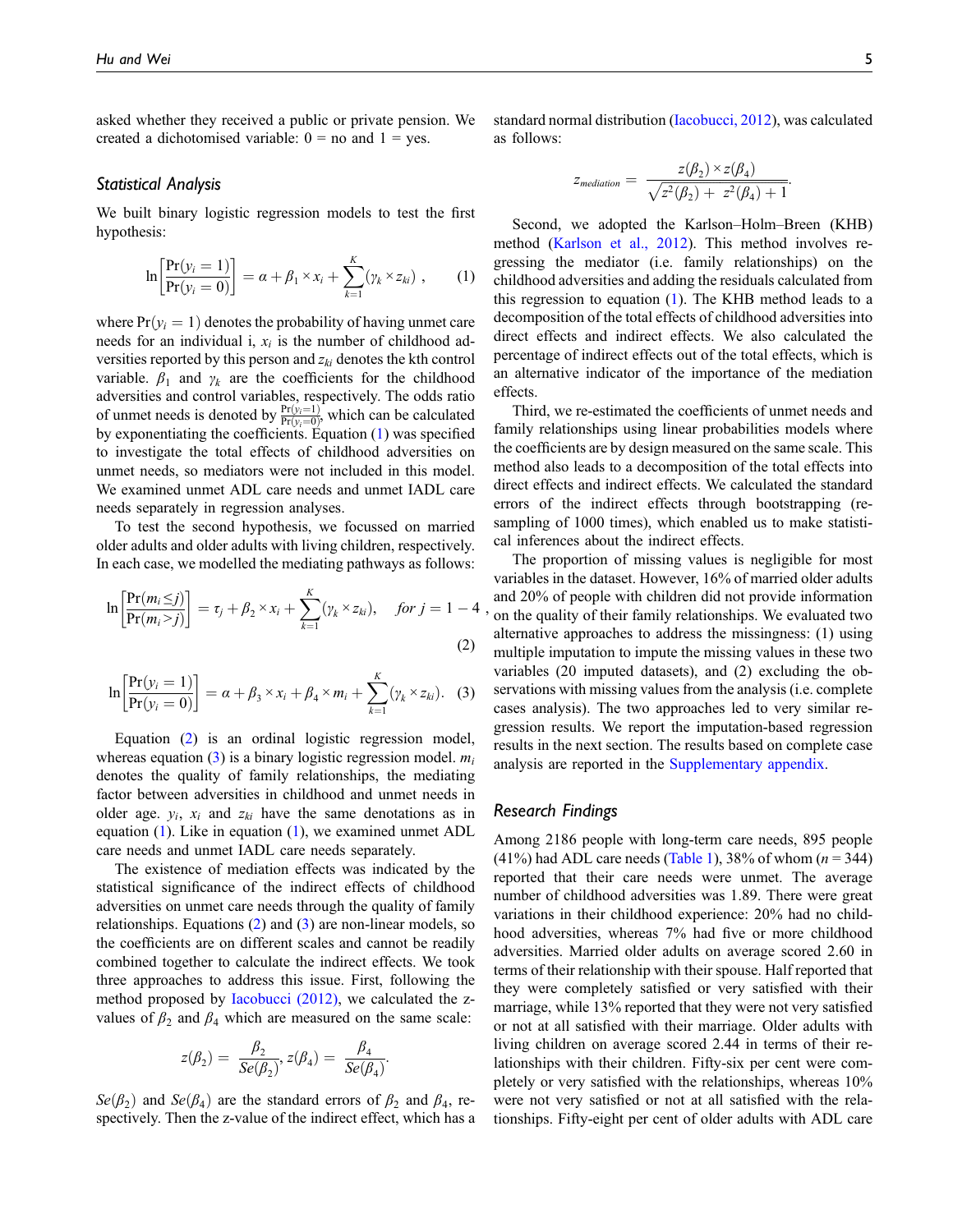needs were aged 70 and over. Seventy-five per cent were living in rural areas. Sixty-nine per cent were married. Eightyseven per cent were living with other people in the same household. They on average reported 2.4 chronic diseases.

One thousand nine hundred seventy two out of 2186 people (90%) had IADL care needs, among whom  $27\%$  ( $n = 542$ ) had unmet care needs ([Table 1\)](#page-5-0). The average number of childhood adversities was 1.94. The overall scores for relationships with spouse and children were 2.61 and 2.46, respectively. People with IADL care needs had similar demographic and socioeconomic characteristics to those with ADL care needs ([Table](#page-5-0) [1](#page-5-0)). They on average had 2.1 chronic diseases.

[Table 2](#page-6-0) shows the pairwise Spearman correlation between the key variables. Most of the correlations were statistically significant. In particular, childhood adversities were strongly correlated with both unmet needs and family relationships. The exceptions were the correlation between the relationship with spouse and unmet IADL care needs  $(P$ -value = .60) and the correlation between relationships with children and unmet ADL care needs  $(P-value = .21)$ .

[Table 3](#page-6-1) shows the determinants of unmet care needs based on binary logistic regression. The number of childhood adversities was a statistically significant predictor of unmet needs. An increase in one childhood adversity was associated with a 13% increase in the odds of unmet ADL care needs and a 9% increase in the odds of unmet IADL care needs, respectively. For older adults who had not experienced any of the childhood adversities under investigation, the average probabilities of unmet ADL and IADL care needs were 0.33 and 0.23, respectively. For those with more than five

<span id="page-5-0"></span>

|  | Table 1. Sample Characteristics $(N = 2186)$ . |  |
|--|------------------------------------------------|--|

| Variables                                | People with ADL care needs $(n = 895)$       | People with IADL care needs $(n = 1972)$ |  |  |
|------------------------------------------|----------------------------------------------|------------------------------------------|--|--|
|                                          | Proportions (frequency) or means (frequency) |                                          |  |  |
| Unmet needs                              |                                              |                                          |  |  |
| No                                       | 62% (551)                                    | 73% (1430)                               |  |  |
| Yes                                      | 38% (344)                                    | 27% (542)                                |  |  |
| Number of childhood adversities          | 1.9(854)                                     | 1.9(1891)                                |  |  |
| Relationships with spouse (range: I-5)   | 2.6(482)                                     | $2.6$ (1128)                             |  |  |
| Relationships with children (range: I-5) | 2.4(654)                                     | 2.5(1518)                                |  |  |
| Age                                      |                                              |                                          |  |  |
| 60-69 years old                          | 41% (369)                                    | 45% (881)                                |  |  |
| 70-79 years old                          | 37% (332)                                    | 36% (708)                                |  |  |
| 80+ years old                            | 21% (191)                                    | 19% (372)                                |  |  |
| Gender                                   |                                              |                                          |  |  |
| Men                                      | 41% (366)                                    | 39% (774)                                |  |  |
| Women                                    | 59% (529)                                    | 61% (1198)                               |  |  |
| Residence                                |                                              |                                          |  |  |
| Urban areas                              | 25% (221)                                    | $21\%$ (419)                             |  |  |
| Rural areas                              | 75% (667)                                    | 79% (1540)                               |  |  |
| Marital status                           |                                              |                                          |  |  |
| Single                                   | $31\% (275)$                                 | 30% (599)                                |  |  |
| Married                                  | 69% (618)                                    | 70% (1371)                               |  |  |
| Number of children                       | 3.8(895)                                     | 3.7 (1972)                               |  |  |
| Living arrangements                      |                                              |                                          |  |  |
| Living alone                             | $13\%$ (112)                                 | $12\% (237)$                             |  |  |
| Living with other people                 | 87% (782)                                    | 88% (1735)                               |  |  |
| Care needs                               |                                              |                                          |  |  |
| IADL limitations only                    | $0\%$ (0)                                    | 65% (1291)                               |  |  |
| 1 ADL limitation                         | 59% (526)                                    | 17% (327)                                |  |  |
| 2+ ADL limitations                       | 41% (369)                                    | 18% (354)                                |  |  |
| Number of chronic diseases               | 2.4(895)                                     | 2.1 (1972)                               |  |  |
| Receipt of formal education              |                                              |                                          |  |  |
| No                                       | 43% (382)                                    | 46% (909)                                |  |  |
| Yes                                      | 57% (512)                                    | 54% (1060)                               |  |  |
| Receiving pension                        |                                              |                                          |  |  |
| No                                       | 28% (255)                                    | 29% (563)                                |  |  |
| Yes                                      | 72% (640)                                    | 71% (1409)                               |  |  |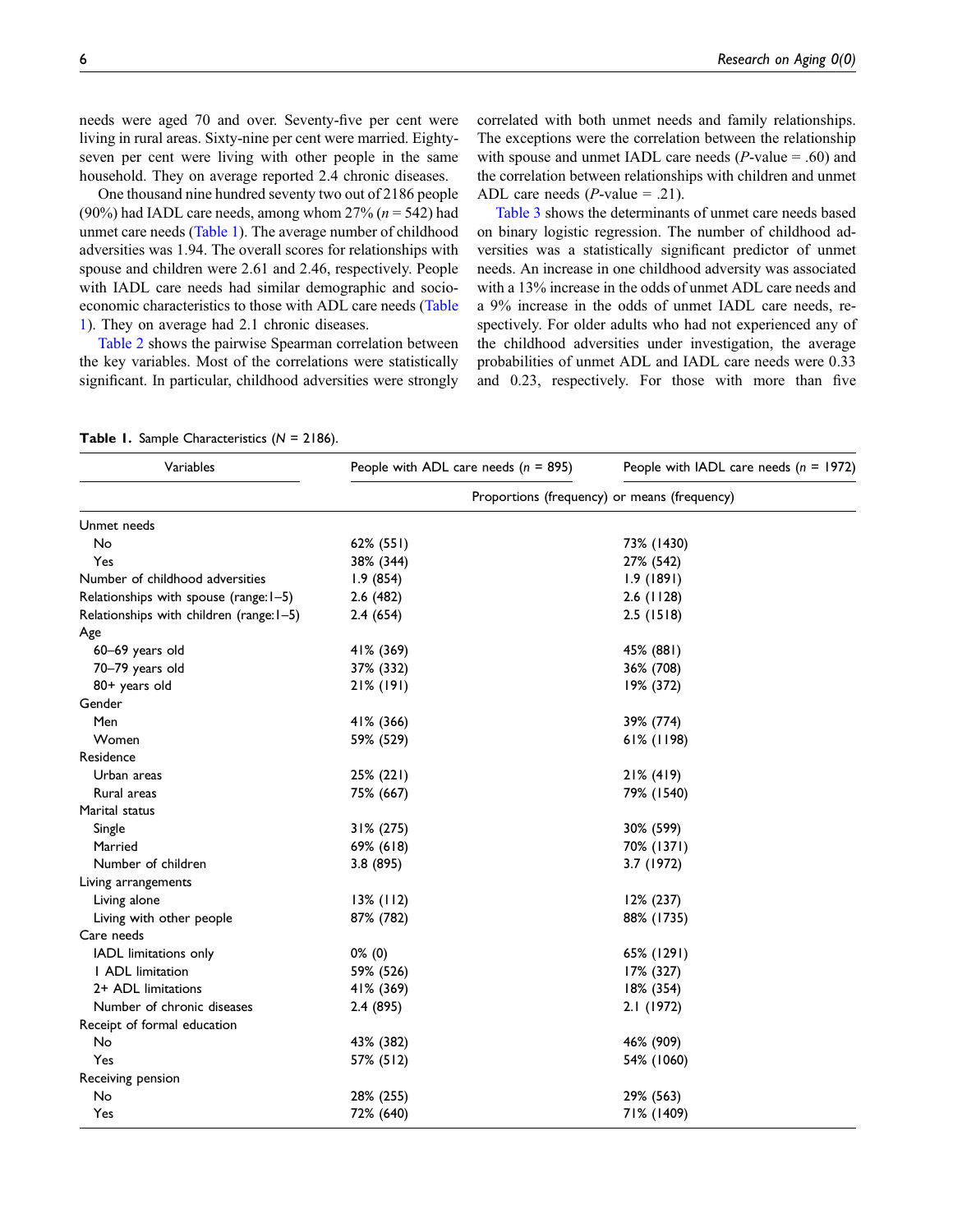adversities, the average probabilities of unmet ADL and IADL care needs increased to 0.53 and 0.35, respectively [\(Figure 1](#page-7-0)).

The importance of the control variables varied according to the types of unmet needs. Females and those with fewer children were more likely to have unmet ADL care needs. In contrast, younger people, single people living alone, and those without a pension were more likely to have unmet IADL care needs ([Table 3](#page-6-1)).

[Table 4](#page-7-1) shows the association between childhood adversities and family relationships and the association between family relationships and unmet needs. We investigated two types of unmet needs (i.e. unmet ADL and IADL care needs, respectively) and two types of family relationships (i.e. relationships with spouse and children, respectively), so there were in total four mediation models. All of the models include the same control variables as in [Table 3.](#page-6-1) For the purpose of readability, we only report the regression results of the key variables. Detailed results for the control variables can be found in the [Supplementary appendix](https://journals.sagepub.com/doi/suppl/10.1177/23978473211047164). For married older adults with ADL care needs, more childhood adversities were significantly associated with a poorer relationship with their spouse (OR = 1.12, *P*-value = .025), and poorer relationships were significantly associated with a higher probability of unmet needs (OR =  $1.27$ , *P*-value = .028). For married people with IADL care needs, more childhood adversities were also significantly associated with a poorer relationship with their spouse (OR = 1.15,  $P$ -value < .001), but the association between the relationship with spouse and unmet IADL care needs was not statistically significant  $(OR = 1.05, P-value = .56)$ .

For older adults with children and with ADL care needs, those experiencing more childhood adversities were significantly more likely to have poor relationships with their children (OR = 1.12, *P*-value = .018). People with poorer relationships with their children were more likely to have unmet needs, but such an association was not statistically significant (OR = 1.11, *P*-value = .30). For people with children and with IADL care needs, those experiencing more childhood adversities were significantly more likely to have poorer relationships with their children (OR = 1.13,  $P$ -value < .001), which in turn was significantly associated with unmet needs (OR = 1.15, *P*-value = .042).

[Table 5](#page-8-0) shows the z-value of the indirect effects calculated using [Iacobucci](#page-10-25)'s (2012) method. Relationship with spouse served as an important mediator of the association between childhood adversities and unmet ADL care needs, whereas the relationship with children was an important mediator of the association between childhood adversities and unmet IADL

Table 2. Pairwise Spearman Correlation Between Key Variables of Interest.

| 1. Unmet ADL care needs        |           |           |           |           |  |
|--------------------------------|-----------|-----------|-----------|-----------|--|
| 2. Unmet IADL care needs       | $0.34***$ |           |           |           |  |
| 3. Childhood adversities       | $0.11***$ | $0.08***$ |           |           |  |
| 4. Relationships with spouse   | $0.16***$ | 0.02      | $0.12***$ |           |  |
| 5. Relationships with children | 0.05      | $0.07**$  | $0.11***$ | $0.43***$ |  |

<span id="page-6-0"></span>Notes: \* $P < .05$ , \*\* $P < .01$ , \*\* $P < .001$ .

Table 3. Association Between Childhood Adversities and Unmet Care Needs (Binary Logistic Regression).

|                                            | Unmet ADL care needs | Unmet IADL care needs |  |
|--------------------------------------------|----------------------|-----------------------|--|
|                                            | OR (standard error)  | OR (standard error)   |  |
| Number of adversities                      | $1.13** (0.05)$      | $1.09** (0.04)$       |  |
| 70-79 years old (60-69 years old)          | 1.21(0.21)           | 1.16(0.15)            |  |
| 80+ years old (60–69 years old)            | 1.01(0.24)           | $0.60** (0.09)$       |  |
| Female (male)                              | $1.59** (0.26)$      | 0.91(0.11)            |  |
| Rural China (urban China)                  | 1.21(0.21)           | 1.08(0.15)            |  |
| Married people (single people)             | 0.97(0.20)           | $0.60***(0.09)$       |  |
| Living with others (living alone)          | 0.89(0.24)           | $0.49***$ (0.09)      |  |
| Number of children                         | $0.90*$ (0.04)       | 0.97(0.03)            |  |
| I ADL limitation (IADL limitations only)   |                      | 0.87(0.13)            |  |
| 2+ ADL limitations (IADL/I ADL limitation) | $0.51***(0.08)$      | $0.47***$ (0.08)      |  |
| Chronic disease                            | 0.98(0.04)           | 0.97(0.03)            |  |
| Receiving formal education (no education)  | 1.05(0.17)           | 0.95(0.12)            |  |
| Receiving pension (no pension)             | 0.99(0.16)           | $0.71**$ (0.08)       |  |

<span id="page-6-1"></span>Notes: Categories in the parentheses in column 1 are the reference categories; OR: odds ratio; \*P < .05, \*\*P < .01, \*\*P < .001.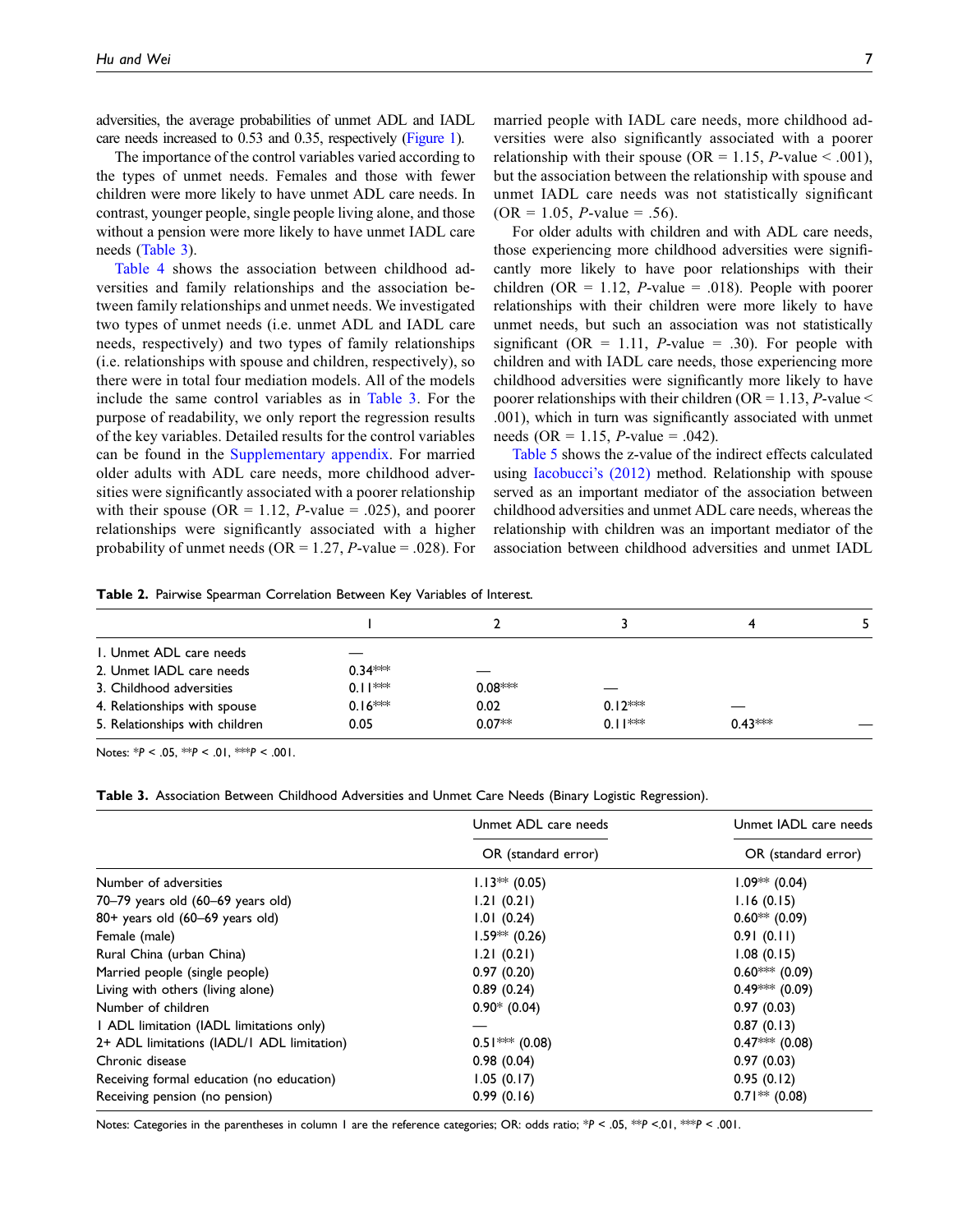

<span id="page-7-0"></span>Figure 1. Predicted probability of unmet ADL care needs and unmet IADL care needs according to the number of childhood adversities (mean value and 95% confidence interval).

|  |  | Table 4. The Mediating Effects of Family Relationships. |  |  |  |  |  |  |
|--|--|---------------------------------------------------------|--|--|--|--|--|--|
|--|--|---------------------------------------------------------|--|--|--|--|--|--|

|                                  | Ordinal logistic regression | Binary logistic regression |  |
|----------------------------------|-----------------------------|----------------------------|--|
|                                  | OR (standard error)         | OR (standard error)        |  |
| Mediation model $1 (N = 614)$    | Relationship with spouse    | Unmet ADL care needs       |  |
| Childhood adversities            | $1.12*(0.06)$               | $1.13*(0.06)$              |  |
| Relationships with spouse        |                             | $1.27*$ (0.14)             |  |
| Mediation model 2 ( $N = 1355$ ) | Relationship with spouse    | Unmet IADL care needs      |  |
| Childhood adversities            | $1.15***(0.04)$             | $1.08*$ (0.04)             |  |
| Relationships with spouse        |                             | 1.05(0.08)                 |  |
| Mediation model $3 (N = 871)$    | Relationship with children  | Unmet ADL care needs       |  |
| Childhood adversities            | $1.12***$ (0.05)            | $1.12***$ (0.05)           |  |
| Relationships with children      |                             | 1.11(0.11)                 |  |
| Mediation model 4 ( $N = 1914$ ) | Relationship with children  | Unmet IADL care needs      |  |
| Childhood adversities            | $1.13*** (0.03)$            | $1.08*(0.04)$              |  |
| Relationships with children      |                             | $1.15*(0.08)$              |  |

<span id="page-7-1"></span>Notes: OR: odds ratio; \*P < .05, \*\*P < .01, \*\*P < .001; imputed dataset with 20 imputations; all control variables are included in each regression model.

care needs. The indirect effects derived using the KHB method [\(Karlson et al., 2012\)](#page-10-26) or from the linear probability models show a similar picture [\(Table 5](#page-8-0)). Childhood adversities had a significant indirect effect on unmet ADL care needs through the relationship with spouse and the indirect effects accounted for 17%–18% of the total effect. Childhood adversities had a significant indirect effect on unmet IADL care needs through relationships with children and the indirect effects accounted for 12% of the total effects.

## **Discussion**

Drawing on data from a nationally representative sample, this study investigated the relationship between adverse experiences in childhood and unmet long-term care needs in old age in the Chinese context. A growing body of international literature has demonstrated that older adults experiencing multiple childhood adversities are more likely to have poor health and develop long-term care needs ([Hempel et al., 2021;](#page-10-19)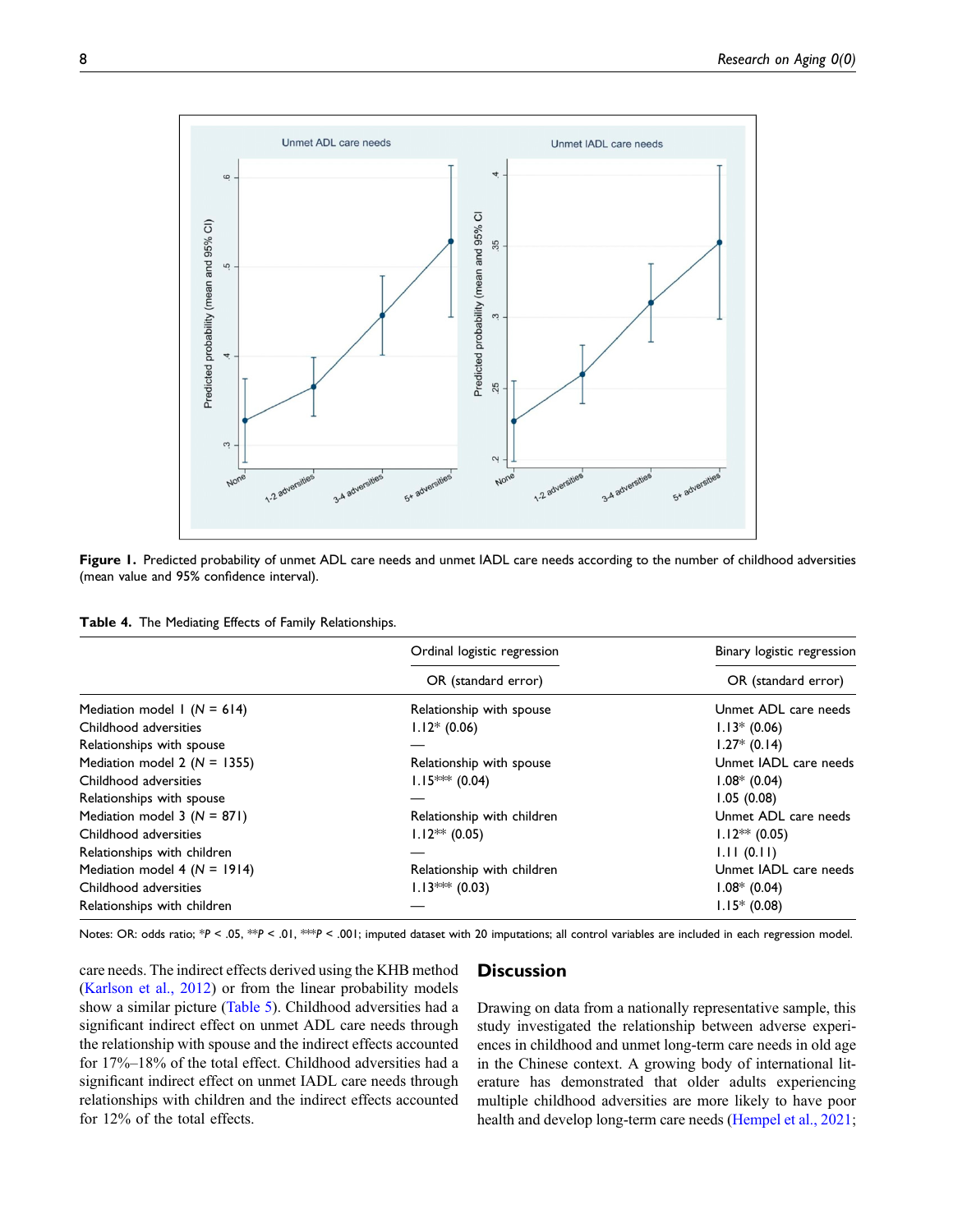Table 5. Indirect effects of childhood adversities on unmet needs through family relationships.

| Approach 1: lacobucci's (2012) method |                           |                       |                             |                          |  |  |
|---------------------------------------|---------------------------|-----------------------|-----------------------------|--------------------------|--|--|
|                                       | Relationships with spouse |                       | Relationships with children |                          |  |  |
| Mediator                              | Unmet ADL care needs      | Unmet IADL care needs | Unmet ADL care needs        | Unmet IADL care<br>needs |  |  |
| Indirect effects                      | 1.84                      | 0.62                  | 0.58                        | 2.30                     |  |  |
| P-value                               | 0.066                     | 0.537                 | 0.560                       | 0.021                    |  |  |
| Approach 2: KHB (2012) method         |                           |                       |                             |                          |  |  |
| Total effects                         | $0.127*$ (0.057)          | $0.103* (0.041)$      | $0.136** (0.048)$           | $0.096*$ (0.034)         |  |  |
| Direct effects                        | 0.104(0.057)              | $0.100* (0.041)$      | $0.133** (0.049)$           | $0.084*$ (0.034)         |  |  |
| Indirect effects                      | $0.023*$ (0.011)          | 0.003(0.006)          | 0.003(0.005)                | $0.012*$ (0.005)         |  |  |
| % of indirect effects                 | 18%                       | 4%                    | 2%                          | 12%                      |  |  |
| Approach 3: Linear probability models |                           |                       |                             |                          |  |  |
| Total effects                         | $0.030*(0.013)$           | $0.020*(0.008)$       | $0.033**$ (0.011)           | $0.020**$ (0.007)        |  |  |
| Direct effects                        | 0.024(0.014)              | $0.019*(0.008)$       | $0.032**$ (0.011)           | $0.0177*(0.007)$         |  |  |
| Indirect effects                      | $0.006*(0.003)$           | 0.001(0.001)          | 0.001(0.001)                | $0.0023*(0.001)$         |  |  |
| % of indirect effects                 | 17%                       | 5%                    | 3%                          | 12%                      |  |  |

<span id="page-8-0"></span>Notes: (Bootstrapped) standard errors in parentheses; \*P < .05, \*\*P < .01, \*\*\*P < .001.

[Hu, 2021;](#page-10-20) [Hughes et al., 2017;](#page-10-17) [Schafer & Ferraro, 2012\)](#page-10-18). Our analyses show that conditional on the onset of long-term care needs, childhood adversities are a major risk factor for unmet personal care needs and unmet domestic care needs in the older population. The larger the number of adversities experienced in childhood, the higher the probability of unmet needs. Such a finding confirms the first hypothesis of our study.

Previous studies have examined the impacts of living arrangements, marital status, functional limitations and socioeconomic status on unmet needs of older adults ([Kennedy,](#page-10-5) [2001;](#page-10-5) [Lima & Allen, 2001;](#page-10-15) [Liu et al., 2012;](#page-10-12) [Peng et al., 2015\)](#page-10-1). We found that even after we control for those factors, the association between childhood adversities and unmet needs remain statistically significant. Such a finding indicates that early-life experiences may affect care utilisation in old age independent of the contemporary factors. This constitutes a novel contribution of our study to the literature and has important policy implications.

In many countries, the state provides care and support to older adults with lower financial means or restricted access to family caregivers. China has been following other countries' steps to build such a system ([Hu et al., 2020](#page-10-27)). Those policies can play a meaningful role in reducing care inequality and care deprivation in the older population. However, we argue that simply addressing the contemporary risk factors may not be sufficient because the unmet needs of older adults are the result of cumulative disadvantage throughout the life course and are directly linked to adverse experiences in childhood. Instead, policymakers in the long-term care sector should be more aware of the early life causes of unmet needs. There is a strong case for the government to consider shifting the balance from intervention to prevention programmes.

Most of the childhood adversities we have investigated in this study are closely related to family policy and education policy. A life-course analysis of unmet needs sheds light on the potential benefits of coordination between different policy domains. Policies such as financial support for low-income families with children, providing training in parenting skills, anti-bullying policies and an emphasis on social integration in school are not only important in providing equal opportunity for children and building their social competence, but will also have positive feedback in the future by reducing the risk of unmet care needs.

We have found solid evidence that the quality of family relationships mediates the association between childhood adversities and unmet needs in old age, which confirms the second hypothesis of the study. Older adults experiencing more childhood adversities have a poor relationship with their spouse and children, which is consistent with findings in the existing literature [\(Ford et al., 2011](#page-10-22); [Rodgers, 1996](#page-10-21); [Umberson](#page-11-8) [et al., 2005](#page-11-8); [Wolke et al., 2013](#page-11-3)). Most importantly, our study extends the existing knowledge by showing that the association between childhood adversities and poor family relationships may lead to grave consequences in terms of unmet needs and care inequality.

It should be stressed that the mediating effects of family relationships are found to vary according to the sources of care and the type of care needs. The explanation is that spouse and children help with different tasks in the family. The task-specific model posits that people seek help with daily tasks from different caregivers based on the features of those tasks [\(Messeri](#page-10-28) [et al., 1993](#page-10-28)). Compared to help with IADL tasks, help with ADL tasks requires a higher level of personal contact, continuous commitment and a shared lifestyle between caregivers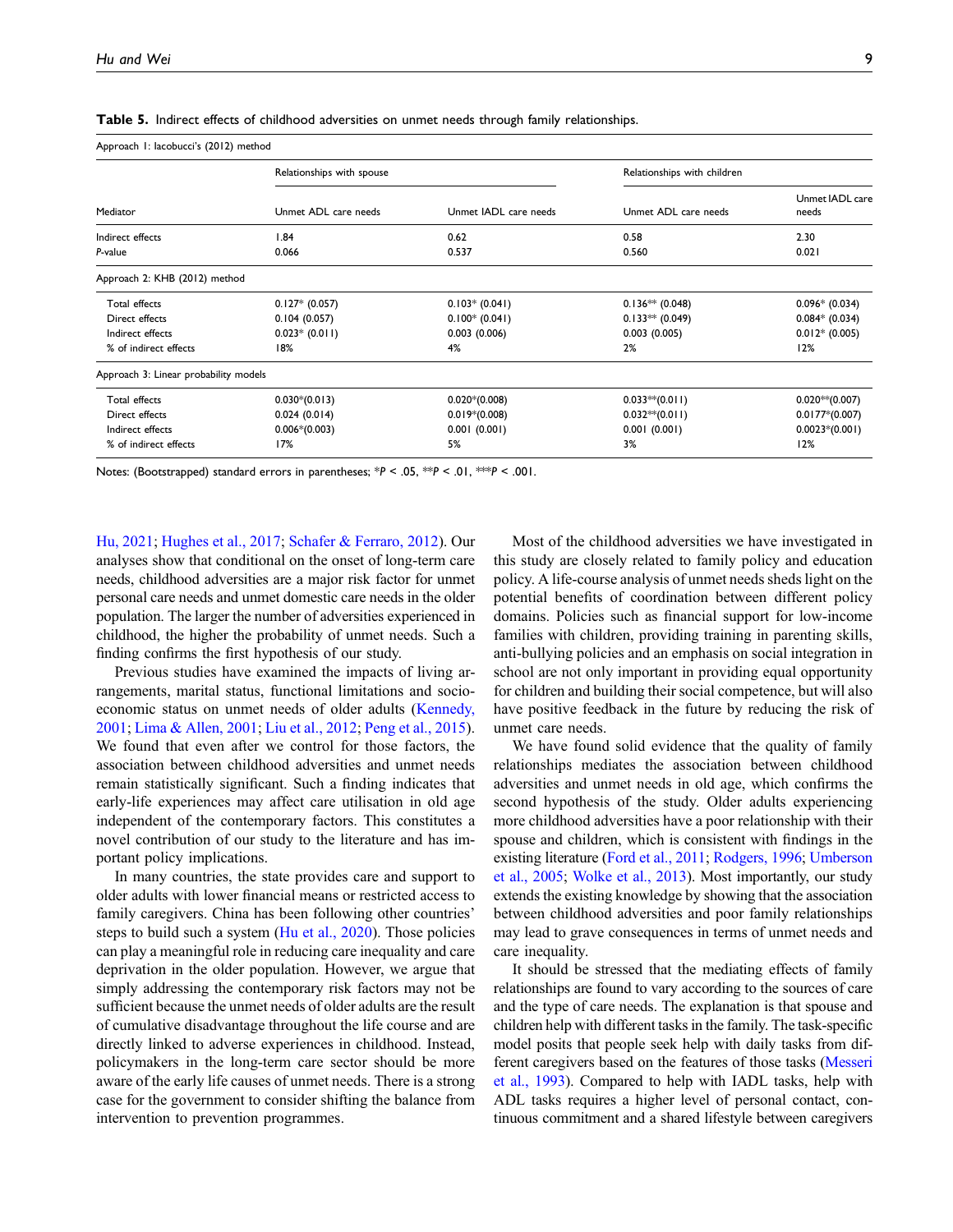and care recipients. According to these criteria, a spouse has a comparative advantage in providing ADL care and is more likely to be the primary care provider, whereas children are more likely to be the primary provider of IADL care. Such a division of labour means that unmet ADL care needs are more sensitive to relationships with spouse, whereas unmet IADL care needs react more strongly to relationships with children.

Despite their importance, relationships with spouse and adult children are unlikely to be the only mediating factors. We estimate that the indirect effects of childhood adversities on unmet needs through the pathway of family relationships account for 12%–18% of the total effects. A large direct effect of childhood adversities remains, and there are at least two possible explanations for this. The first reason concerns older adults' relationships with other family caregivers such as siblings or grandchildren, which may also be negatively affected by childhood adversities. Some older adults, especially those with severe functional limitations, require long hours of labourintensive care from a network of caregivers. Good relationships with other relatives help older adults get additional support and ensure that complex care needs can be fully met.

The second one relates to coping strategies. As mentioned previously, childhood adversities compromise the development of attachment security. Apart from poor family relationships, insecure attachment also influences people's willingness to seek support to cope with care needs. The existing theories posit that there are three forms of insecure attachment: preoccupied style, avoidant/fearful style and dismissive style [\(Bartholomew, 1990;](#page-9-3) [Mikulincer & Shaver, 2009](#page-10-3)). Older adults with avoidant or dismissive styles of insecure attachment may have excellent family relationships but prefer to cope with care needs on their own rather than asking for help from their spouse or children because they either fear rejection or harbour serious doubt about the effectiveness of the support.

## Limitations of the Study

Two limitations of this study should be given due attention. First, childhood adversities in the CHARLS survey were reported by older adults retrospectively and thus were subject to recollection bias. Data collected prospectively are most useful to avoid such bias, but cohort studies that follow participants from early childhood to late old age are rare. Second, the causality between the quality of family relationships and unmet needs cannot be assumed. It is possible that unmet needs spoil older adults' relationships with family members. Longitudinal studies in the future focussing on the reciprocal pathways for these two variables would be useful to disentangle the underlying causal mechanism.

## Conclusion

Unmet long-term care needs represent a major stressor for older adults. The causes of unmet needs are not confined to contemporary factors but can be traced back to a person's early life and are deeply embedded in the constantly evolving social networks spanning the entire life. Long-term care research based on a life course perspective has great potential to inform the designs of long-term care policies. It can help policymakers and care providers understand better the individual-level variations in care needs, coping strategies and preferred care arrangements that are driven by historical events and past experiences of older adults. This is of great value because long-term care policies across the world are increasingly taking a 'personalised' approach in care planning and service delivery. Moreover, childhood adversities and human development are multi-faceted issues, as is the care utilisation of older adults. It is important for the government to take a holistic view and place a greater emphasis on inter-departmental communication and cooperation. Policymakers may want to encourage concerted efforts from multiple policy domains to tackle the unmet care needs of older adults together. Given the scarcity of evidence and the implications for policies, we call for more international research to be conducted in this area. It will be useful to examine whether and how early-life experiences affect the selection of care (e.g. formal vs. informal care) and investigate alternative mediation pathways for the association between childhood adversities and care utilisation.

## Declaration of Conflicting Interests

The author(s) declared no potential conflicts of interest with respect to the research, authorship, and/or publication of this article.

#### Funding

The author(s) received no financial support for the research, authorship, and/or publication of this article.

## ORCID iD

Bo Hu **b** <https://orcid.org/0000-0002-5256-505X>

#### Supplementary Material

Supplementary material for this article is available online.

#### References

- <span id="page-9-0"></span>Andersen, R., & Newman, J. F. (2005). Societal and individual determinants of medical care utilization in the United States. The Milbank Quarterly, 83(4), 1-28. DOI: [10.1111/j.](https://doi.org/10.1111/j.1468-0009.2005.00428.x) [1468-0009.2005.00428.x](https://doi.org/10.1111/j.1468-0009.2005.00428.x).
- <span id="page-9-3"></span>Bartholomew, K. (1990). Avoidance of intimacy: an attachment perspective. Journal of Social and Personal Relationships, 7(2), 147-178. DOI: [10.1177/0265407590072001.](https://doi.org/10.1177/0265407590072001)
- <span id="page-9-1"></span>Bowlby, J. (1997). Attachment: Volume one of the attachment and loss trilogy. Pimlico.
- <span id="page-9-2"></span>Brown, G. W., Craig, T. K., & Harris, T. O. (2008). Parental maltreatment and proximal risk factors using the Childhood Experience of Care and Abuse (CECA) instrument: a life-course study of adult chronic depression—5. Journal of Affective Disorders, 110(3), 222-233. DOI: [10.1016/j.jad.2008.01.016](https://doi.org/10.1016/j.jad.2008.01.016).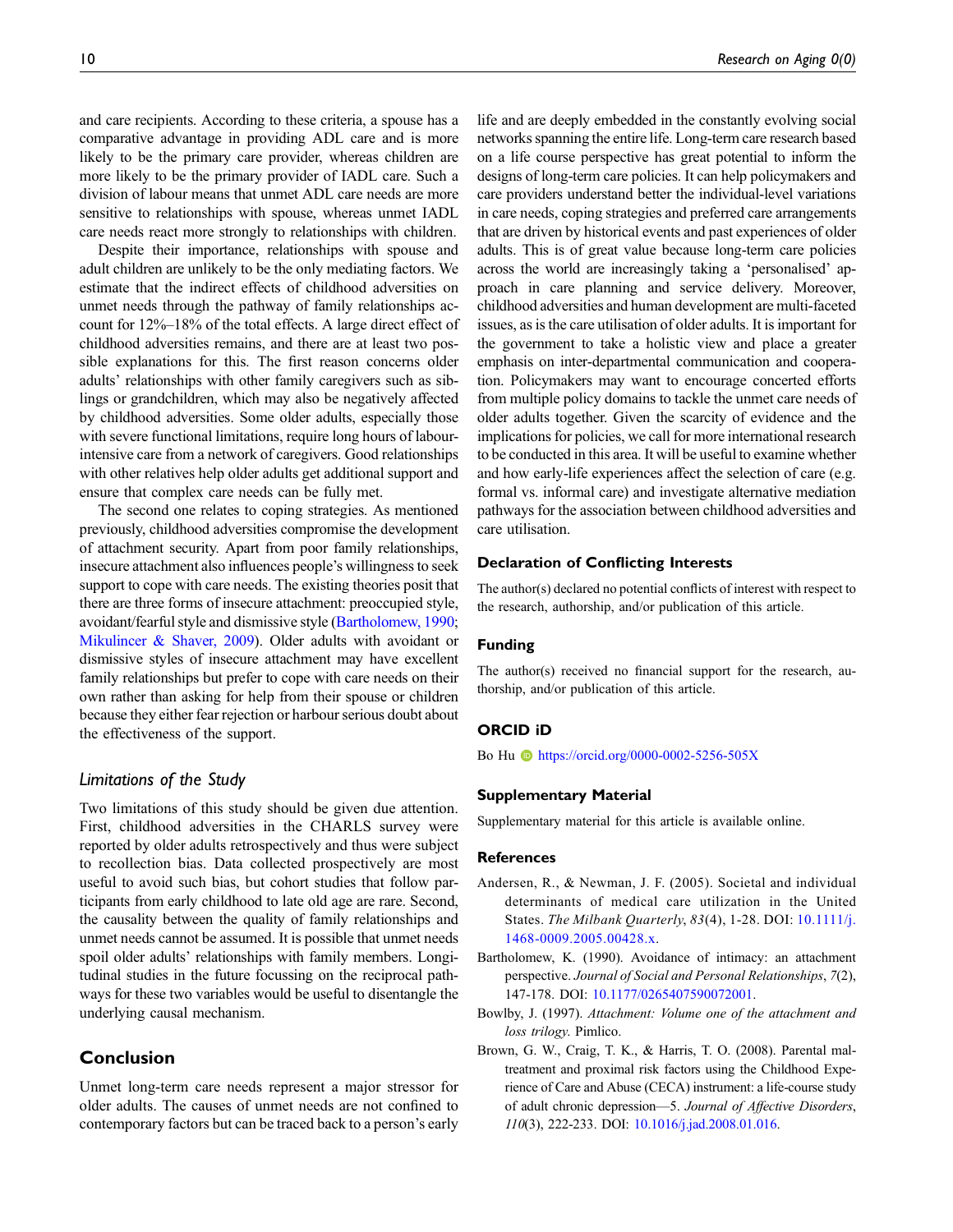- <span id="page-10-11"></span>Casado, B. L., van Vulpen, K. S., & Davis, S. L. (2011). Unmet needs for home and community-based services among frail older Americans and their caregivers. Journal of Aging and Health, 23(3), 529-553. DOI: [10.1177/0898264310387132](https://doi.org/10.1177/0898264310387132).
- <span id="page-10-23"></span>Crowell, J. A., Treboux, D., & Waters, E. (2002). Stability of attachment representations: the transition to marriage. Developmental psychology, 38(4), 467. DOI: [10.1037/0012-1649.38.4.467.](https://doi.org/10.1037/0012-1649.38.4.467)
- <span id="page-10-6"></span>Dubuc, N., Dubois, M.-F., Raîche, M., & Hébert, R. (2011). Meeting the home-care needs of disabled older persons living in the community: does integrated services delivery make a difference? BMC Geriatrics, 11(1), 1-13. DOI: [10.1186/1471-2318-11-67](https://doi.org/10.1186/1471-2318-11-67).
- <span id="page-10-2"></span>Elder, G. H., Johnson, M. K., & Crosnoe, R. (2003). The emergence and development of life course theory. In J. T. Mortimer, & M. J. Shanahan (Eds.), Handbook of the Life Course (pp. 3-22). Kluwer Academic Publishers.
- <span id="page-10-22"></span>Ford, E., Clark, C., & Stansfeld, S. A. (2011). The influence of childhood adversity on social relations and mental health at midlife. Journal of Affective Disorders, 133(1-2), 320-327. DOI: [10.](https://doi.org/10.1016/j.jad.2011.03.017) [1016/j.jad.2011.03.017](https://doi.org/10.1016/j.jad.2011.03.017).
- <span id="page-10-19"></span>Hempel, M., Breheny, M., Yeung, P., Stevenson, B., & Alpass, F. (2021). The relationship between childhood circumstances and late life physical and mental health: the role of adult socioeconomic status. Research on Aging, 43(5-6), 250-259. DOI: [10.1177/0164027520961560.](https://doi.org/10.1177/0164027520961560)
- <span id="page-10-17"></span>Hughes, K., Bellis, M. A., Hardcastle, K. A., Sethi, D., Butchart, A., Mikton, C., et al (2017). The effect of multiple adverse childhood experiences on health: a systematic review and metaanalysis. The Lancet Public Health, 2(8), e356-e366. DOI: [10.](https://doi.org/10.1016/S2468-2667(17)30118-4) [1016/S2468-2667\(17\)30118-4](https://doi.org/10.1016/S2468-2667(17)30118-4).
- <span id="page-10-20"></span>Hu, B. (2021). Childhood adversity and healthy ageing: a study of the Chinese older population. European Journal of Ageing, 1-13. DOI: [10.1007/s10433-021-00608-8](https://doi.org/10.1007/s10433-021-00608-8).
- <span id="page-10-0"></span>Hu, B, & Li, L (2020). The protective effects of informal care receipt against the progression of functional limitations among Chinese older people. The Journals of Gerontology: Series B, 75(5), 1030-1041. DOI: [https://doi.org/10.1093/geronb/gby107.](https://doi.org/10.1093/geronb/gby107)
- <span id="page-10-27"></span>Hu, B., Li, B., Wang, J., & Shi, C. (2020). Home and community care for older people in urban China: receipt of services and sources of payment. Health and Social Care in the Community, 28(1), 225-235. DOI: [10.1111/hsc.12856](https://doi.org/10.1111/hsc.12856).
- <span id="page-10-25"></span>Iacobucci, D. (2012). Mediation analysis and categorical variables: the final frontier. Journal of Consumer Psychology, 22(4), 582-594. DOI: [10.1016/j.jcps.2012.03.006.](https://doi.org/10.1016/j.jcps.2012.03.006)
- <span id="page-10-26"></span>Karlson, K. B., Holm, A., & Breen, R. (2012). Comparing regression coefficients between same-sample nested models using logit and probit: a new method. Sociological Methodology, 42(1), 286-313. DOI: [10.1177/0081175012444861.](https://doi.org/10.1177/0081175012444861)
- <span id="page-10-8"></span>Katz, S., Downs, T. D., Cash, H. R., & Grotz, R. C. (1970). Progress in development of the index of ADL. The Gerontologist, 10(1), 20-30. DOI: [10.1093/geront/10.1\\_Part\\_1.20](https://doi.org/10.1093/geront/10.1_Part_1.20).
- <span id="page-10-14"></span>Kemper, P., Weaver, F., Short, P. F., Shea, D., & Kang, H. (2008). Meeting the need for personal care among the elderly: does medicaid home care spending matter? Health Services Research, 43(1p2), 344-362. DOI: [10.1111/j.1475-6773.2007.00762.x](https://doi.org/10.1111/j.1475-6773.2007.00762.x).
- <span id="page-10-5"></span>Kennedy, J. (2001). Unmet and undermet need for activities of daily living and instrumental activities of daily living assistance among adults with disabilities: estimates from the 1994 and 1995 disability follow-back surveys. Medical Care, 39(12), 1305-1312. [https://www.jstor.org/stable/3768103.](https://www.jstor.org/stable/3768103)
- <span id="page-10-24"></span>Kingston, A., Collerton, J., Davies, K., Bond, J., Robinson, L., & Jagger, C. (2012). Losing the ability in activities of daily living in the oldest old: a hierarchic disability scale from the Newcastle 85+ study. Plos One, 7(2), e31665. DOI: [10.1371/journal.pone.0031665](https://doi.org/10.1371/journal.pone.0031665).
- <span id="page-10-13"></span>Kröger, T., Puthenparambil, J. M., & Aerschot, L. V. (2019). Care poverty: unmet care needs in a Nordic welfare state. International Journal of Care and Caring, 3(4), 485-500. DOI: [10.](https://doi.org/10.1332/239788219X15641291564296) [1332/239788219X15641291564296](https://doi.org/10.1332/239788219X15641291564296).
- <span id="page-10-9"></span>Lawton, M. P., & Brody, E. M. (1969). Assessment of older people: self-maintaining and instrumental activities of daily living. The Gerontologist, 9(3\_part\_1), 179-186.
- <span id="page-10-15"></span>Lima, J. C., & Allen, S. M. (2001). Targeting risk for unmet need: not enough help versus no help at all. The Journals of Gerontology Series B: Psychological Sciences and Social Sciences, 56(5), S302-S310. DOI: [10.1093/geronb/56.5.S302](https://doi.org/10.1093/geronb/56.5.S302).
- <span id="page-10-12"></span>Liu, Y.-H., Chang, H.-J., & Huang, C.-C. (2012). The unmet activities of daily living (ADL) needs of dependent elders and their related factors: an approach from both an individual-and arealevel perspective. International Journal of Gerontology, 6(3), 163-168. DOI: [10.1016/j.ijge.2012.05.009](https://doi.org/10.1016/j.ijge.2012.05.009).
- <span id="page-10-28"></span>Messeri, P., Silverstein, M., & Litwak, E. (1993). Choosing optimal support groups: a review and reformulation. Journal of Health and Social Behavior, 34(2), 122-137. [https://www.jstor.org/](https://www.jstor.org/stable/2137239) [stable/2137239.](https://www.jstor.org/stable/2137239)
- <span id="page-10-4"></span>Mikulincer, M., & Shaver, P. R. (2007). Attachment in adulthood: Structure, dynamics, and change. Guilford Press.
- <span id="page-10-3"></span>Mikulincer, M., & Shaver, P. R. (2009). An attachment and behavioral systems perspective on social support. *Journal of* Social and Personal Relationships, 26(1), 7-19. DOI: [10.1177/](https://doi.org/10.1177/0265407509105518) [0265407509105518.](https://doi.org/10.1177/0265407509105518)
- <span id="page-10-7"></span>Momtaz, Y. A., Hamid, T. A., & Ibrahim, R. (2012). Unmet needs among disabled elderly Malaysians. Social Science and Medicine, 75(5), 859-863. DOI: [10.1016/j.socscimed.2012.03.047.](https://doi.org/10.1016/j.socscimed.2012.03.047)
- <span id="page-10-1"></span>Peng, R., Wu, B., & Ling, L. (2015). Undermet needs for assistance in personal activities of daily living among community-dwelling oldest old in China from 2005 to 2008. Research On Aging, 37(2), 148-170. DOI: [10.1177/0164027514524257.](https://doi.org/10.1177/0164027514524257)
- <span id="page-10-21"></span>Rodgers, B. (1996). Reported parental behaviour and adult affective symptoms. 2. Mediating factors. Psychological Medicine, 26(1), 63-77. DOI: [10.1017/S0033291700033729.](https://doi.org/10.1017/S0033291700033729)
- <span id="page-10-18"></span>Schafer, M. H., & Ferraro, K. F. (2012). Childhood misfortune as a threat to successful aging: avoiding disease. The Gerontologist, 52(1), 111-120. DOI: [10.1093/geront/gnr071](https://doi.org/10.1093/geront/gnr071).
- <span id="page-10-16"></span>Silverstein, M., Parrott, T. M., & Bengtson, V. L. (1995). Factors that predispose middle-aged sons and daughters to provide social support to older parents. Journal of Marriage and the Family, 57(2), 465-475. DOI: [10.2307/353699](https://doi.org/10.2307/353699).
- <span id="page-10-10"></span>Spector, W. D., & Fleishman, J. A. (1998). Combining activities of daily living with instrumental activities of daily living to